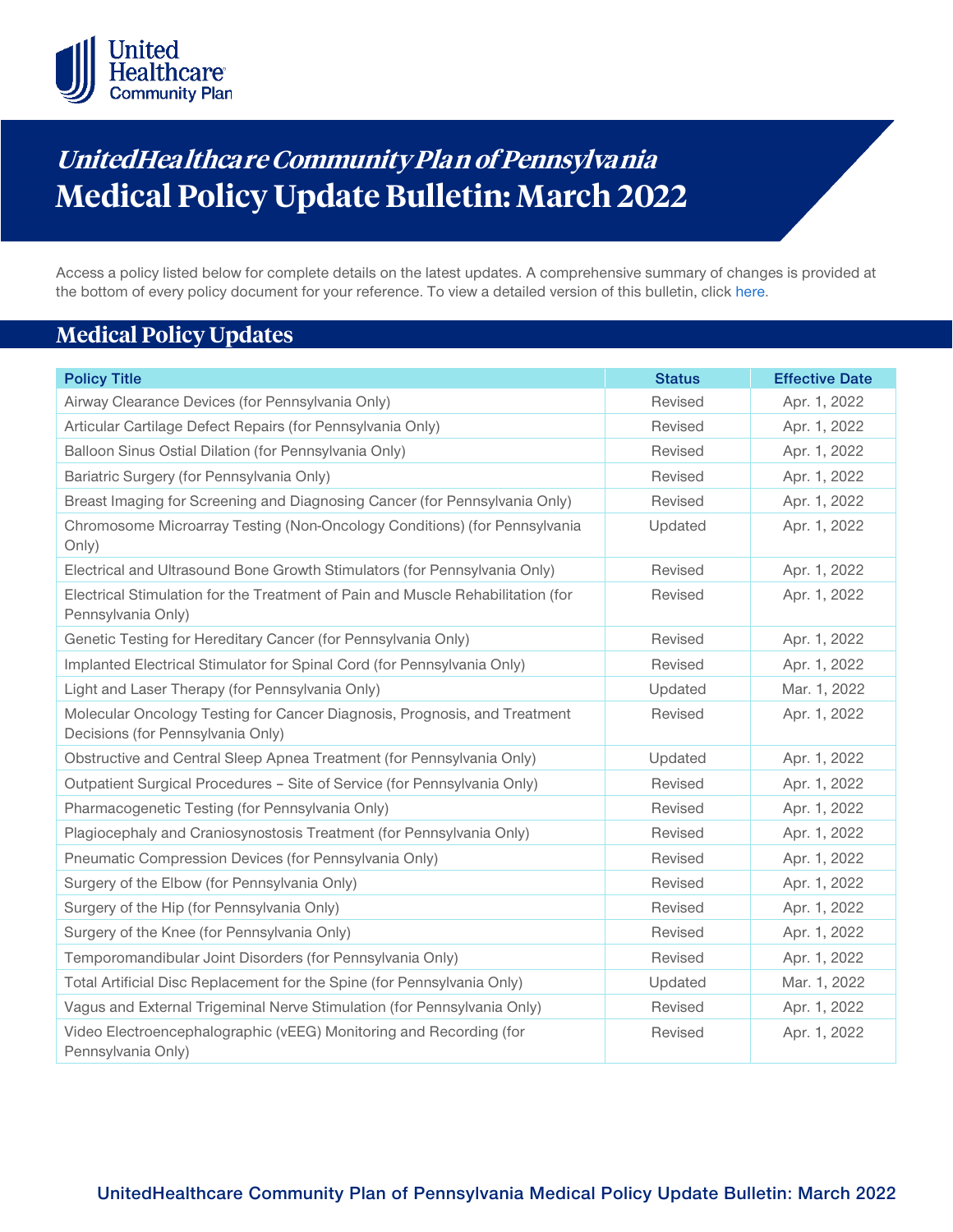# **Medical Benefit Drug Policy Updates**

| <b>Policy Title</b>                                                    | <b>Status</b> | <b>Effective Date</b> |
|------------------------------------------------------------------------|---------------|-----------------------|
| Benlysta® (Belimumab)                                                  | Revised       | Apr. 1, 2022          |
| Complement Inhibitors (Soliris <sup>®</sup> & Ultomiris <sup>®</sup> ) | Revised       | Apr. 1, 2022          |
| Leqvio <sup>®</sup> (Inclisiran)                                       | <b>New</b>    | Apr. 1, 2022          |
| Oncology Medication Clinical Coverage (for Pennsylvania Only)          | Updated       | Apr. 1, 2022          |
| Ryplazim® (Plasminogen, Human-Tvmh)                                    | Revised       | Apr. 1, 2022          |
| Saphnelo <sup>™</sup> (Anifrolumab-Fnia)                               | Revised       | Apr. 1, 2022          |
| Somatostatin Analogs (for Pennsylvania Only)                           | Revised       | Apr. 1, 2022          |
| Tezspire <sup>™</sup> (Tezepelumab)                                    | <b>New</b>    | Apr. 1, 2022          |
| Vyvgart <sup>™</sup> (Efgartigimod Alfa-Fcab)                          | <b>New</b>    | Apr. 1, 2022          |

# **Coverage Determination Guideline Updates**

| <b>Policy Title</b>                                                                             | <b>Status</b> | <b>Effective Date</b> |
|-------------------------------------------------------------------------------------------------|---------------|-----------------------|
| Ambulance Services (for Pennsylvania Only)                                                      | Updated       | Mar. 1, 2022          |
| Breast Reconstruction Post Mastectomy and Poland Syndrome (for<br>Pennsylvania Only)            | Updated       | Mar. 1, 2022          |
| Breast Reduction Surgery (for Pennsylvania Only)                                                | Revised       | Apr. 1, 2022          |
| Breast Repair/Reconstruction Not Following Mastectomy (for Pennsylvania Only)                   | Updated       | Mar. 1, 2022          |
| Cosmetic and Reconstructive Procedures (for Pennsylvania Only)                                  | Revised       | Apr. 1, 2022          |
| Panniculectomy and Body Contouring Procedures (for Pennsylvania Only)                           | Revised       | Apr. 1, 2022          |
| Pectus Deformity Repair (for Pennsylvania Only)                                                 | Revised       | Apr. 1, 2022          |
| Prosthetic Devices, Specialized, Microprocessor or Myoelectric Limbs (for<br>Pennsylvania Only) | Updated       | Apr. 1, 2022          |

# **Utilization Review Guideline Updates**

| <b>Policy Title</b>                                                     | <b>Status</b> | <b>Effective Date</b> |
|-------------------------------------------------------------------------|---------------|-----------------------|
| Pediatric Outpatient Intensive Feeding Programs (for Pennsylvania Only) | Retired       | Mar. 1, 2022          |
| Provider Administered Drugs - Site of Care (for Pennsylvania Only)      | Revised       | Apr. 1, 2022          |